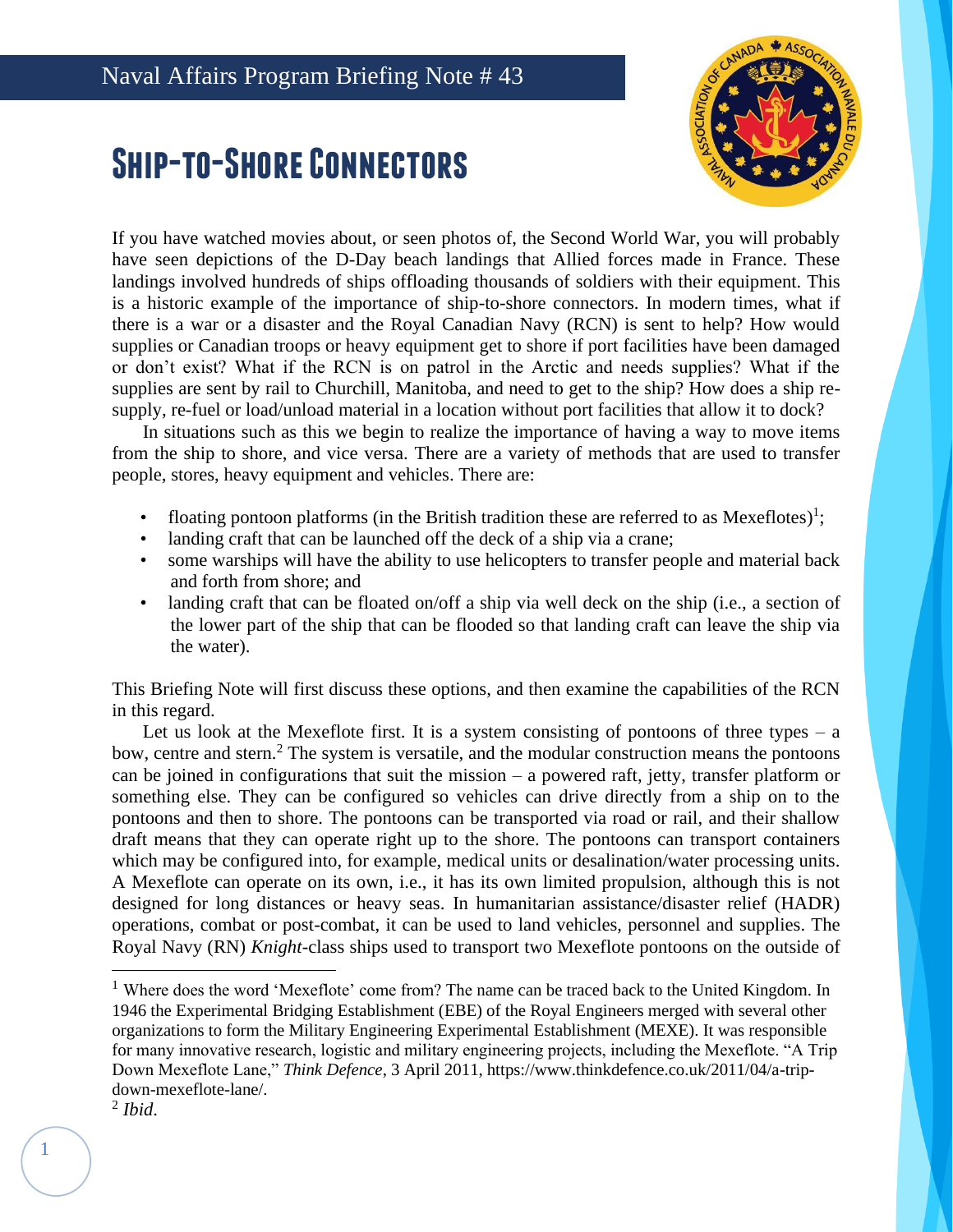ships, and then when they were needed, the pontoons were configured as necessary. And the *Point*-class ships of the Royal Fleet Auxiliary carry Mexeflote pontoons on the deck. The ship's crane lowers the pontoons into the water and they are assembled to form powered rafts, which can transfer up to 60 tonnes of supplies from ship to shore in a single trip. The RN used Mexeflotes extensively in its response to the earthquake in Haiti in 2010.

All warships will have a number of small boats/landing craft (zodiacs) which they use for a variety of missions – and some ships will have helicopters that can be used as ship-to-shore connectors. These boats are launched over the side of the ship via a crane, and recovered in the same way. Both the boats and helicopters are available to transfer people, supplies and equipment to or from shore, but they are limited in the weight and size of material that can be accommodated.

There are other methods of transferring heavy or big items. Large navies, like the RN and the US Navy, have ships that allow vehicles to drive on to the ship into a large hold (roll-on/roll-off (RO-RO) capability). At the end of the trip, the vehicles can drive off the ship, assuming adequate port facilities exist, or using a pontoon system. The *Albion*-class Landing Platform Dock, the RN's newest type of amphibious warfare ship, can fit large trucks, armoured personnel carriers and even battle tanks inside the vehicle deck. To disembark troops and vehicles, the vessels are equipped with eight landing craft.<sup>3</sup> The ship can hold four Landing Craft Utility (LCU MK10), each large enough to carry vehicles up to the size of a tank, which are then launched by flooding the well deck area. The ship also has four smaller landing craft (LCVP MK5), which can carry 35 people or two light trucks, and are lowered to the water via a crane.<sup>4</sup> The US Navy has a variety of ship-to-shore connectors, for various purposes. The whole purpose of the *San Antonio*-class of amphibious assault force ships, for example, is to transport personnel, supplies and equipment ashore.<sup>5</sup>

What about Canada? The RCN has small landing craft and helicopters to provide connections to and from shore. It used both extensively in its disaster relief operations in Haiti in 2010 because of destroyed port facilities and an insecure situation ashore. The RCN does not have ships on to which vehicles and heavy equipment can be driven (RO-RO vessels). But Canada is building ships for the RCN fleet. What kind of ship-to-shore connectors can we expect them to have?

The new Arctic and Offshore Patrol Ships (AOPS) will all have a 12-metre landing craft designed to transfer personnel and equipment to shore in places where there are few or no port facilities. The craft can transport cargo, small vehicles (the size of an ATV) and personnel to shore (a pier or a beach). A crane on the ship is used both to place the landing craft in the water and to load its cargo.<sup>6</sup> With only four tonnes of capacity, however, these landing craft will not be able to transport heavy equipment or shipping containers.

The most suitable RCN ships to have a Mexeflote or a RO-RO capability, would be the

https://www.seaforces.org/marint/Royal-Navy/Amphibious-Ship/Albion-class.htm.

<sup>&</sup>lt;sup>3</sup> "Albion class Landing Platform Dock," Seaforces.online, no date,

 $4$  Each ship also carries a 52-ton beach recovery vehicle for assisting with landing craft recovery, and two tractors. "Albion class Landing Platform Dock," Seaforces.online, no date,

https://www.seaforces.org/marint/Royal-Navy/Amphibious-Ship/Albion-class.htm.

<sup>&</sup>lt;sup>5</sup> "Amphibious Transport Dock - LPD," America's Navy, 21 January 2021, https://www.navy.mil/

Resources/Fact-Files/Display-FactFiles/Article/2222713/amphibious-transport-dock-lpd/.

<sup>&</sup>lt;sup>6</sup> "AOPS Landing Craft Ready for Action," Irving press release, 14 October 2019,

https://shipsforcanada.ca/our-stories/aops-landing-craft-ready-for-action.